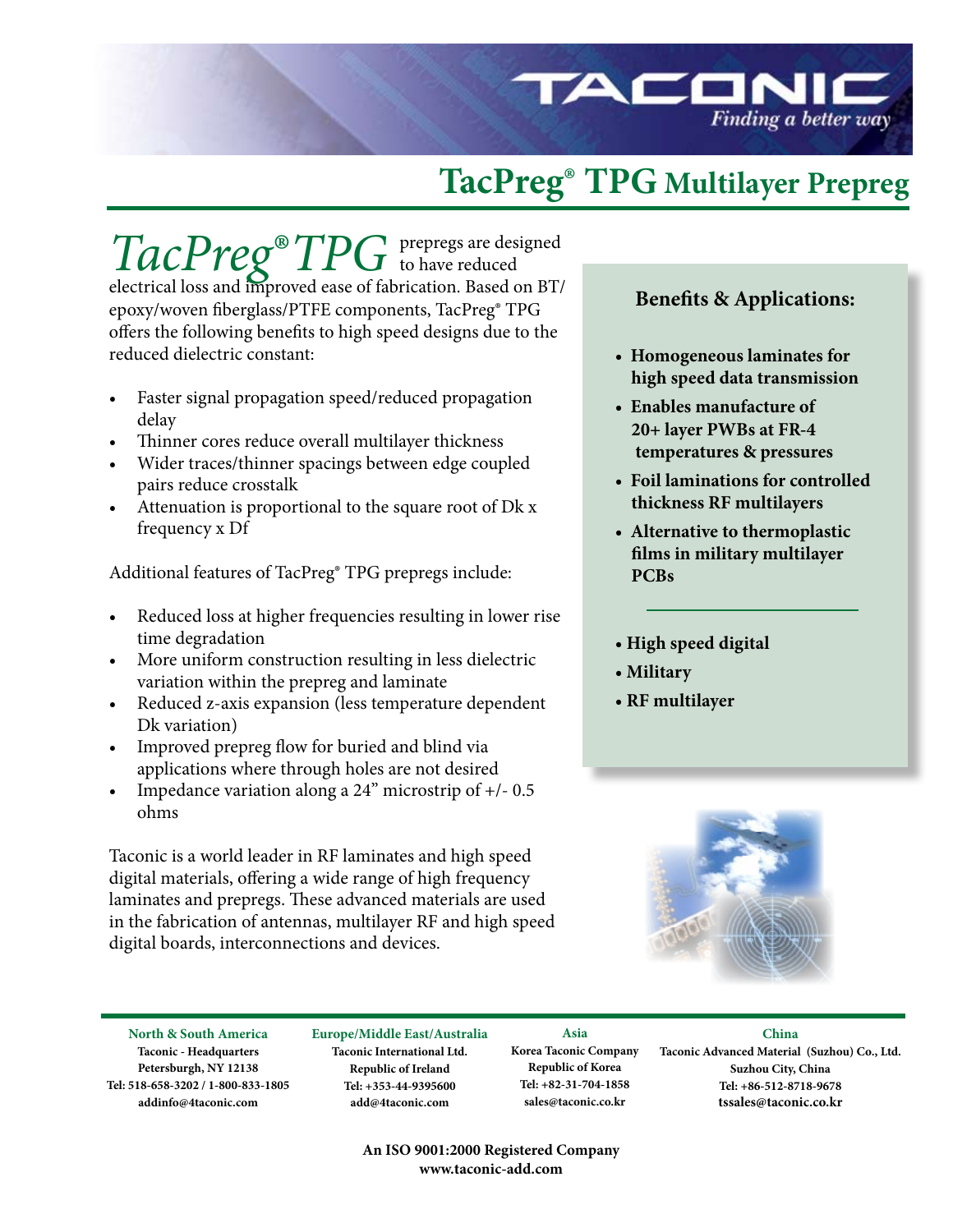## **TacPreg® TPG Multilayer Prepreg**

TPG prepregs have a liquid-like viscosity at 120° C. They are supplied with a very low degree of cure. As shown in the graph at right, curing does not accelerate until close to 170° C. Most FR-4-like thermosets have a high initial viscosity that suddenly decreases with enough temperature, reach a low viscosity (the process window) and then cure leading to higher viscosity. Because TPG prepregs have very low initial viscosities, a slow ramp rate will equate to more time at the low viscosities ensuring good flow/fill of very high layer count multilayers with complex lamination pressure variations. For thick high layer count multilayers



(e.g. 20 layer boards with overlapping differential traces), a heat rise of 1.5 - 3.0° C is recommended from 80 - 150° C. For less challenging multilayers typically used in microwave designs (4 - 10 layers), a temperature rise of up to 5.5° C can be used.



The figure at left shows TPG-30-0050 bonding together two FR-4 cores, each with 1 oz. copper. Foil laminations can be readily achieved because the bonding surface is a BT/epoxy containing resin system. Additionally, foil laminations yielding very predictable dielectric spacings can be obtained due to the PTFEfiberglass layer.

TacPreg® TPG prepregs exhibit the following benefits that are standard to the TacPreg®/TacLam® family of products:

- Good copper adhesion with flat reverse treated foils
- The ability to laminate at conventional FR-4 temperatures which enables Taconic to offer these products with FR-4 economies of scale
- TacPreg® TPG prepregs are dimensionally stable due to the woven glass design and show predictable movement when laminated at FR-4 conditions

*All reported values are typical and should not be used for specification purposes. In all instances, the user shall determine suitability in any given application.*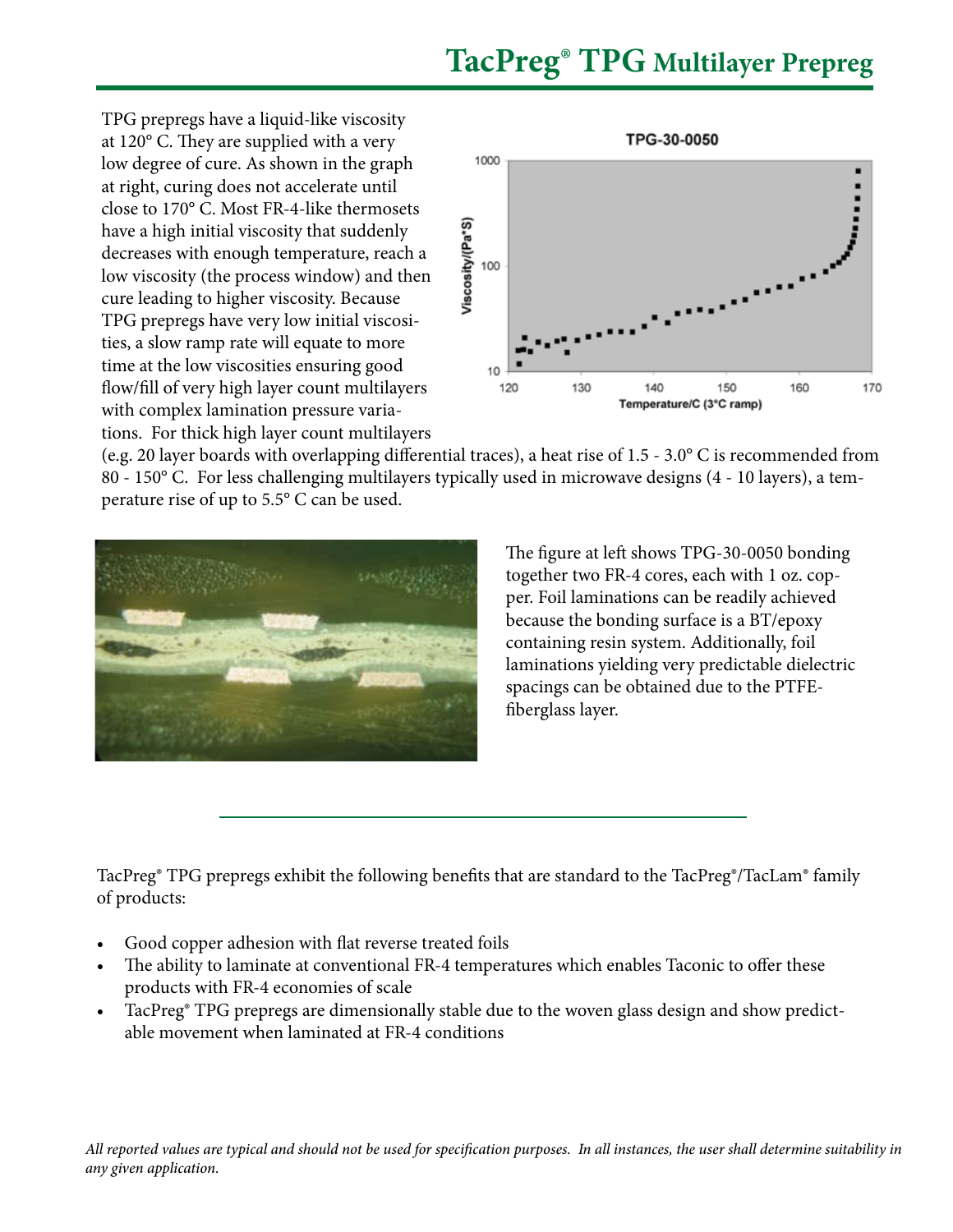| TPG Typical Values                                |                                                 |                            |                      |                |               |                                              |               |        |                   |
|---------------------------------------------------|-------------------------------------------------|----------------------------|----------------------|----------------|---------------|----------------------------------------------|---------------|--------|-------------------|
| Property                                          | <b>Test Method</b>                              | Unit                       |                      | Value          |               | Unit                                         |               | Value  |                   |
| Material                                          |                                                 |                            |                      | TPG-30 TPG-32  | <b>TPG-35</b> |                                              | <b>TPG-30</b> |        | TPG-32 TPG-35     |
| Dk @ 10 GHz                                       | IPC-650 2.5.5.5.1                               |                            | 3.00                 | 3.20           | 3.50          |                                              | 3.00          | 3.20   | 3.50              |
| Df @ 10 GHz                                       | IPC-650 2.5.5.5.1                               |                            | 0.0038               | 0.0050         | 0.0050        |                                              | 0.0038        | 0.0050 | 0.0050            |
| Moisture Absorption                               | IPC-650 2.6.2.1                                 | $\%$                       | 0.13                 | 0.22           | 0.13          | %                                            | 0.13          | 0.22   | 0.13              |
| Dielectric Breakdown                              | <b>ASTMD149</b>                                 | Kv                         | 54                   |                | 54            | $\rm Kv$                                     | 54            |        | 54                |
| Dielectric Strength                               | ASTM D 149                                      | V/mil                      | 860                  |                | 860           | V/mm                                         | 33,858        |        | 33,858            |
| Volume Resistivity                                | IPC-650 2.5.17.1<br>(Humidity Conditioning)     | Mohms/cm $7.7 \times 10^8$ |                      |                |               | $7.7 \times 10^8$ Mohms/cm $7.7 \times 10^8$ |               |        | $7.7 \times 10^8$ |
| Surface Resistivity                               | IPC-650 2.5.17.1<br>(Humidity Conditioning)     | Mohms                      | $1.08 \times 10^{9}$ |                | Mohms         | $1.08 \times 10^{9}$                         |               |        |                   |
| Flexural Strength (MD)                            | ASTM D 790                                      | psi                        | 19,900               |                | 19,900        | $N/mm^2$                                     | 137.2         |        | 137.2             |
| Flexural Strength (CD)                            | ASTM D 790                                      | psi                        | 14,900               |                | 14,900        | $N/mm^2$                                     | 102.7         |        | 102.7             |
| Tensile Strength (MD)                             | <b>ASTM D 3039</b>                              | psi                        | 12,700               |                | 12,700        | $N/mm^2$                                     | 87.6          |        | 87.6              |
| Tensile Strength (CD)                             | <b>ASTM D 3039</b>                              | psi                        | 8,200                |                | 8,200         | $N/mm^2$                                     | 56.5          |        | 56.5              |
| Poisson's Ratio                                   | <b>ASTM D 3039</b>                              |                            | 0.22                 |                | 0.22          |                                              | 0.22          |        | 0.22              |
| Peel Strength<br>(1 oz. ED/CV1)                   | IPC-650 2.4.8                                   | lbs.<br>linear inch        |                      | 13             |               | N/mm                                         |               | 2.3    |                   |
| Peel Strength<br>(1 oz. reverse treated foil/CL1) | IPC-650 2.4.8                                   | lbs.<br>linear inch        |                      | $\overline{7}$ |               | N/mm                                         |               | 1.3    |                   |
| Dimensional Stability                             | IPC-650 2.4.39<br>(after etch)                  | ppm<br>(warp/fill)         | 98/99                |                | 98/99         | ppm<br>(warp/fill)                           | 98/99         |        | 98/99             |
| Density (Specific Gravity)                        | ASTMD792                                        | $g/cm^3$                   | 2.02                 |                | 2.02          | $g/cm^3$                                     | 2.02          |        | 2.02              |
| Thermal Conductivity                              | ASTM F 433                                      | W/m/K                      | 0.25                 | 0.31           | 0.25          | W/m/K                                        | 0.25          | 0.31   | 0.25              |
| T300                                              | IPC-650 2.4.24.1                                | minutes                    | $>60$                |                | $>60$         | minutes                                      | $>60$         |        | $>60$             |
| CTE (x-y axis)                                    | ASTM D 3386<br>$(30 - 100^{\circ} C)$           | ppm/°C                     | $21 - 23$            |                | $21 - 23$     | ppm/°C                                       | $21 - 23$     |        | $21 - 23$         |
| $CTE$ (z axis)                                    | ASTM D 3386<br>$(30 - 100^{\circ} C)$           | ppm/°C                     | 28                   |                | 28            | ppm/°C                                       | 28            |        | 28                |
| CTE (z axis)                                      | ASTM D 3386                                     | $ppm$ /°C                  | 108                  |                | 108           | $ppm$ /°C                                    | 108           |        | 108               |
|                                                   | $(30 - 280$ °C)                                 | $\%$                       | 2.7                  |                | 2.7           | $\%$                                         | 2.7           |        | 2.7               |
| Attenuation @ 10 GHz<br>(RTF 1/2 oz. foil)        | 50 ohm microstrip;<br>71.2 mil TW (TLG-30-0050) | dB/inch                    | 0.16                 |                |               | dB/inch                                      | 0.16          |        |                   |
| Attenuation @ 20 GHz<br>(RTF 1/2 oz. foil)        | 50 ohm microstrip;<br>71.2 mil TW (TLG-30-0050) | dB/inch                    | 0.32                 |                |               | dB/inch                                      | 0.32          |        |                   |
| Attenuation @ 30 GHz<br>(RTF 1/2 oz. foil)        | 50 ohm microstrip;<br>71.2 mil TW (TLG-30-0050) | dB/inch                    | 0.48                 |                |               | dB/inch                                      | 0.48          |        |                   |
| Resin Flow (TPG)                                  | IPC-650 2.3.17                                  | $\%$                       | 24                   |                |               | $\%$                                         | 24            |        |                   |
| Flammability Rating                               | <b>UL 94</b>                                    |                            |                      | $V-0$          |               |                                              |               | $V-0$  |                   |